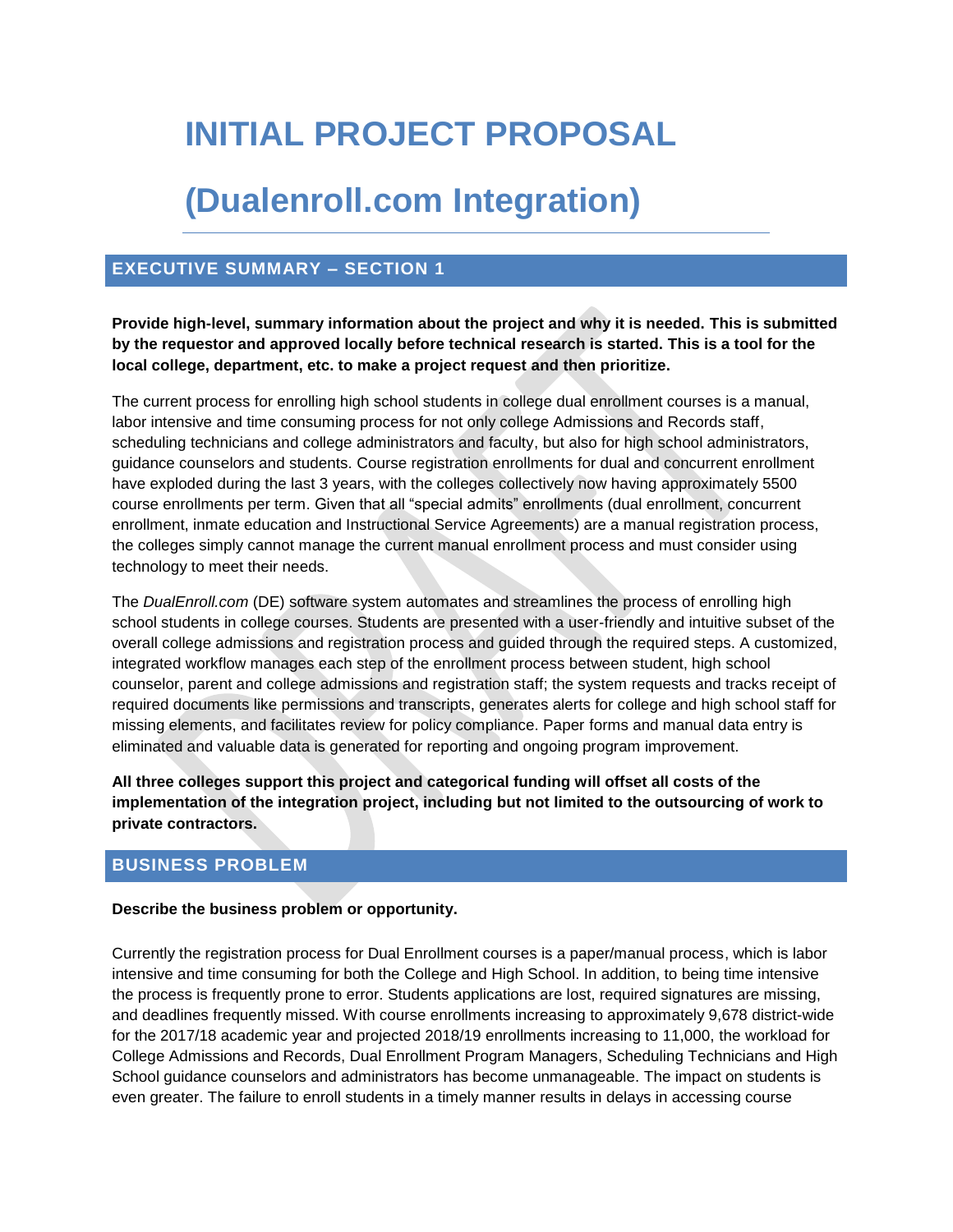materials, which could lead to subsequent course failure or student frustration. Furthermore, the college runs the risk of non-compliance in maintaining a comparable learning environment for high school students enrolled in college courses and could negatively affect the college's accreditation status.



\*2018/19 data estimated – Fall enrollments = 5534

The *Dualenroll.com* software program would automate the registration process by allowing students to complete the application and enrollment requirements on line, as well as provide frequent electronic reminders to students and HS guidance counselors to help avoid missed deadlines. In addition, *Dualenroll.com* streamlines the process of adding and managing additional courses providing students a richer awareness of course offerings. The software system would also integrate with the college scheduling system creating a simplified building of the course schedule.

#### ANALYSIS

## **Describe business processes that will be improved or are not operating properly because of the problem.**

Integration will automate the exchange of information and required data between the college ERP system and *Dualenroll.com* and decrease the efforts and time spent by staff of the college and high school staff responsible for the management of the requirements. By integrating with the College ERP system, student enrollment and student engagement will increase as well.

#### **What is the impact of not implementing the proposed solution to the problem?**

As noted in the trends for enrollment numbers of students in dual enrolled courses, dual enrollment growth has been exponential and this growth is only going to continue due to high school and college accountability measures requiring early college credit for high school students. Continuing to do business as usual is not working for our colleges and in times of limited, financial support for non-instructional staff, the colleges and district must learn to work efficiently using technology to its greatest advantage.

Not implementing the automation of the dual enrollment registration process will continue to have negative effects on employee productivity and morale, student and high school partner satisfaction, as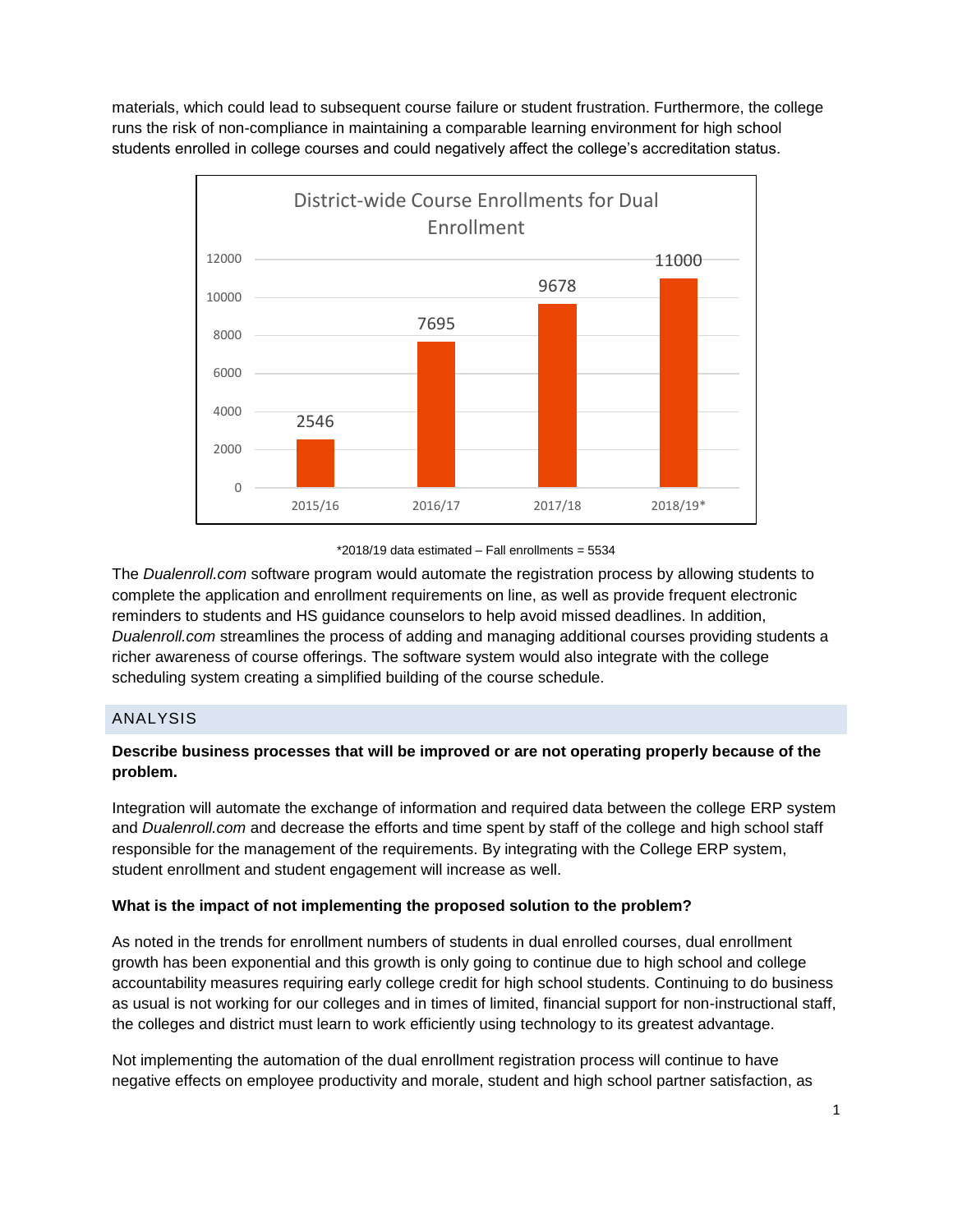well as a failure for the college's to meet their student success goals through missed opportunities for high school students to receive early college credit.

#### **List all quantitative support in favor of eliminating the problem.**

- Decreased workload on overtaxed personnel and systems
- Reduced errors in enrollment process
- Reduced hurdles for students
- Improved timeframe for enrollment, so that colleges are compliant with college timelines
- Increased partner satisfaction
- Improved student readiness for college by placing responsibility of enrollment upon student/parent using the online system.
- Software system will also generate analytic data regarding course enrollments.

#### **What timeframe are you hoping to get the solution\problem resolved within?**

Prior to the start of Fall 2019.

#### **Is the solution to this problem an opportunity to collaborate with other colleges?**

Yes, all three colleges are having the same issues with the growth of dual enrollment and the workload associated with the manual enrollment process. The College's would be able to collaborate on implementation of the system, determine standardized processes, and share best practices with

## **SOLUTION**

The Dualenroll.com software solution exchanges data with the Ellucian Banner student information system. There are three touch points where Dualenroll.com will need to integrate with Banner for the exchange of information:

- Course and course section information
- Admission application data
- Course registration requests

Through these three touch points, the automation of the course registration process will:

- Decrease workload on overtaxed personnel and systems
- Reduce errors in enrollment process
- Reduce hurdles for students
- Improve timeframe for enrollment, so that colleges are compliant with college timelines
- Increase partner satisfaction
- Improve student readiness for college by placing responsibility of enrollment upon student/parent using the online system.

## **OBJECTIVES**

#### **List the high-level objectives of the proposed solution.**

There are three touch points where Dualenroll.com will need to integrate with Banner for the exchange of information: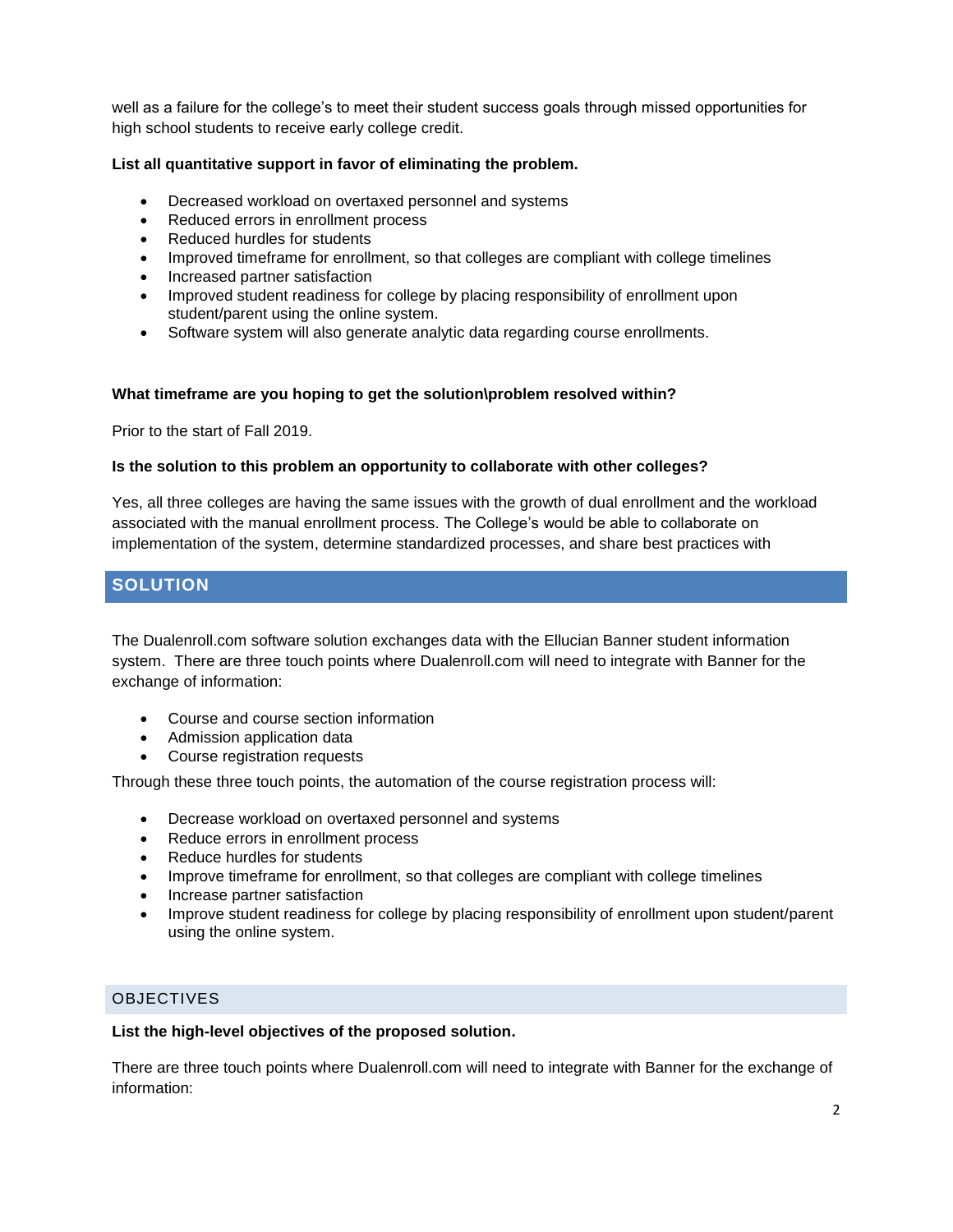- Course and course section information
- Admission application data
- Course registration requests

#### **Provide the scope of the proposed solution**

The scope of work required is outlined in the attached "Ellucian Banner Data Integration" document. The typical Banner integration effort requires five elements or components:

- Secure FTP script Data is exchanged via an SFTP server located on the Amazon/AWS cloud. DE will provide credentials to a college-specific directory where all data will be picked up or dropped off. Most colleges schedule their script to run hourly.
- File parser The college will need to write (or modify) a file parser to open the DE application.xml (or csv) and registration.xml (or csv) files and pass that data to the appropriate Banner routine.
- Duplicate check The parsed data from the application.xml file will need to be passed to whatever duplicate checking routines the college utilizes in Banner to find out if the student already exists.
- Calls to "admit" or "register" routines The parsed data from the application.xml (or csv) or registration.xml (or csv) needs to be packaged up and passed to the appropriate admit or register routine in Banner.
- Creation of response file After the appropriate routine has been called, the college will need to create a simple status.xml file with the results of the application or registration request. In the case of the application request, DE needs the student identifier used in Banner. In the case of the registration request, DE needs a simple success flag.

*Note: Please be as thorough as possible in what you want implemented (for example, if there are multiple modules in a software/hardware solution, which of those you are hoping to implement?) The scope that is defined in this section will help determine the resource needed for the project and should not be changed once the project is in the queue.*

#### DELIVERABLES

## **List the project deliverables. A deliverable is a unique and verifiable product, result, or capability to perform a service that must be produced to complete a process, phase, or project.**

There are three touch points where Dualenroll.com will need to integrate with Banner for the exchange of information:

- Course and course section information
- Admission application data
- Course registration requests

Requirements

ESTIMATED COST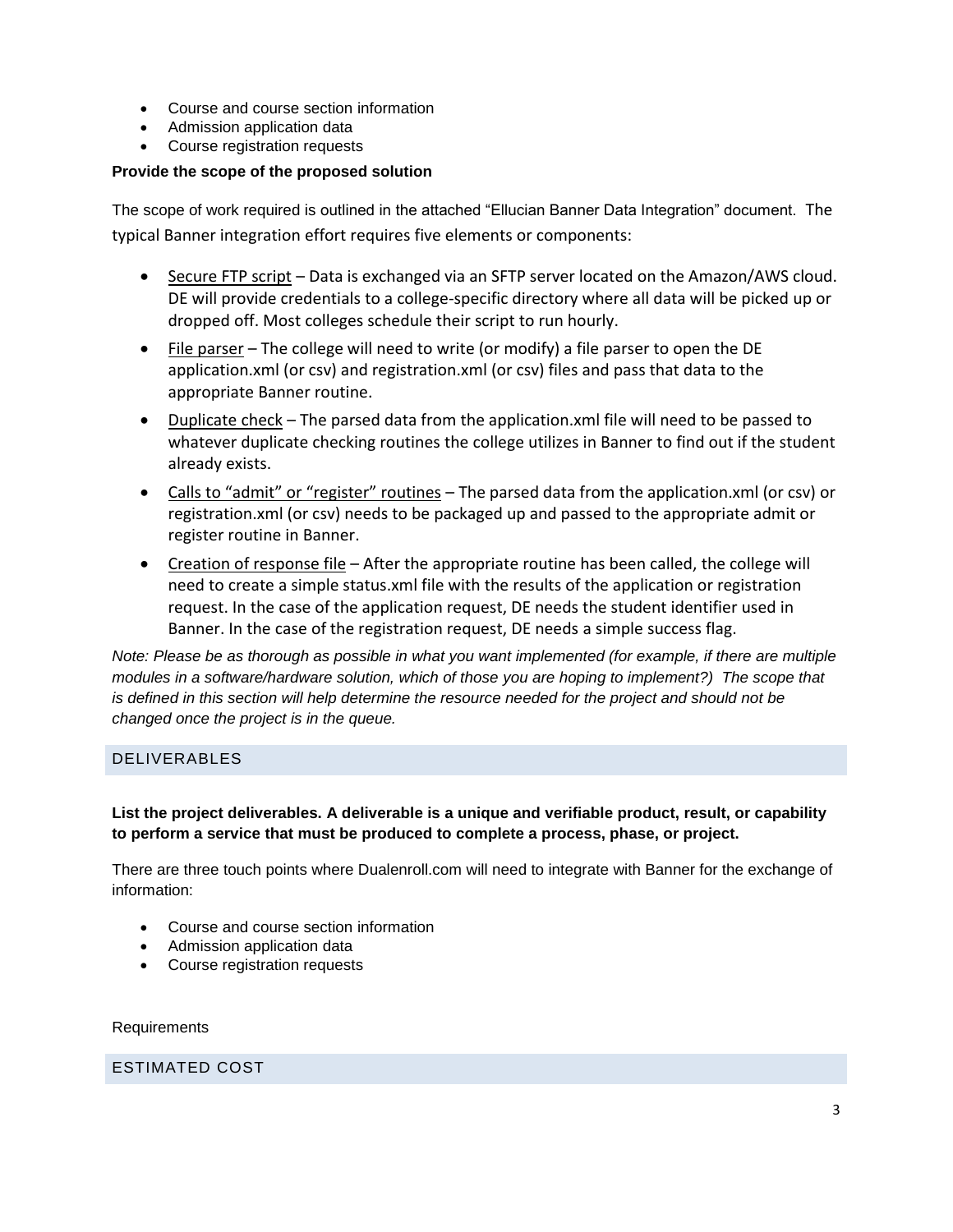Provide high-level cost information or funding(s) for implementing the proposed solution. Items include Software, hardware, training, ongoing license\maint, purchase price.

| Description                                                                                                                                                                                                  | <b>Estimated Cost</b> |
|--------------------------------------------------------------------------------------------------------------------------------------------------------------------------------------------------------------|-----------------------|
| Cost of work is unknown – Strong Workforce funding will pay all aspects of<br>implementation which includes but is not limited to: outsourcing of work to<br>private contractor, software license fees, etc. |                       |
|                                                                                                                                                                                                              |                       |
|                                                                                                                                                                                                              |                       |
|                                                                                                                                                                                                              |                       |
| Ongoing cost of solution (sponsor will commit to funding)                                                                                                                                                    |                       |
| TOTAL ESTIMATED COST OF PROPOSED SOLUTION                                                                                                                                                                    |                       |

# **AUTHORIZATION – SECTION 1**

Date: \_\_\_\_\_\_\_\_\_\_\_\_\_ \_\_\_\_\_\_\_\_\_\_\_\_\_\_\_\_\_\_\_\_\_\_\_\_\_\_\_ Project sponsor approval

# **COLLEGE REVIEW AND APPROVAL – SECTION 2**

*Note: This section to be completed by the campus IT Director, or in the case of the district office, a district office IT Director.*

Provide high-level, summary information about the project and why it is needed. This section is submitted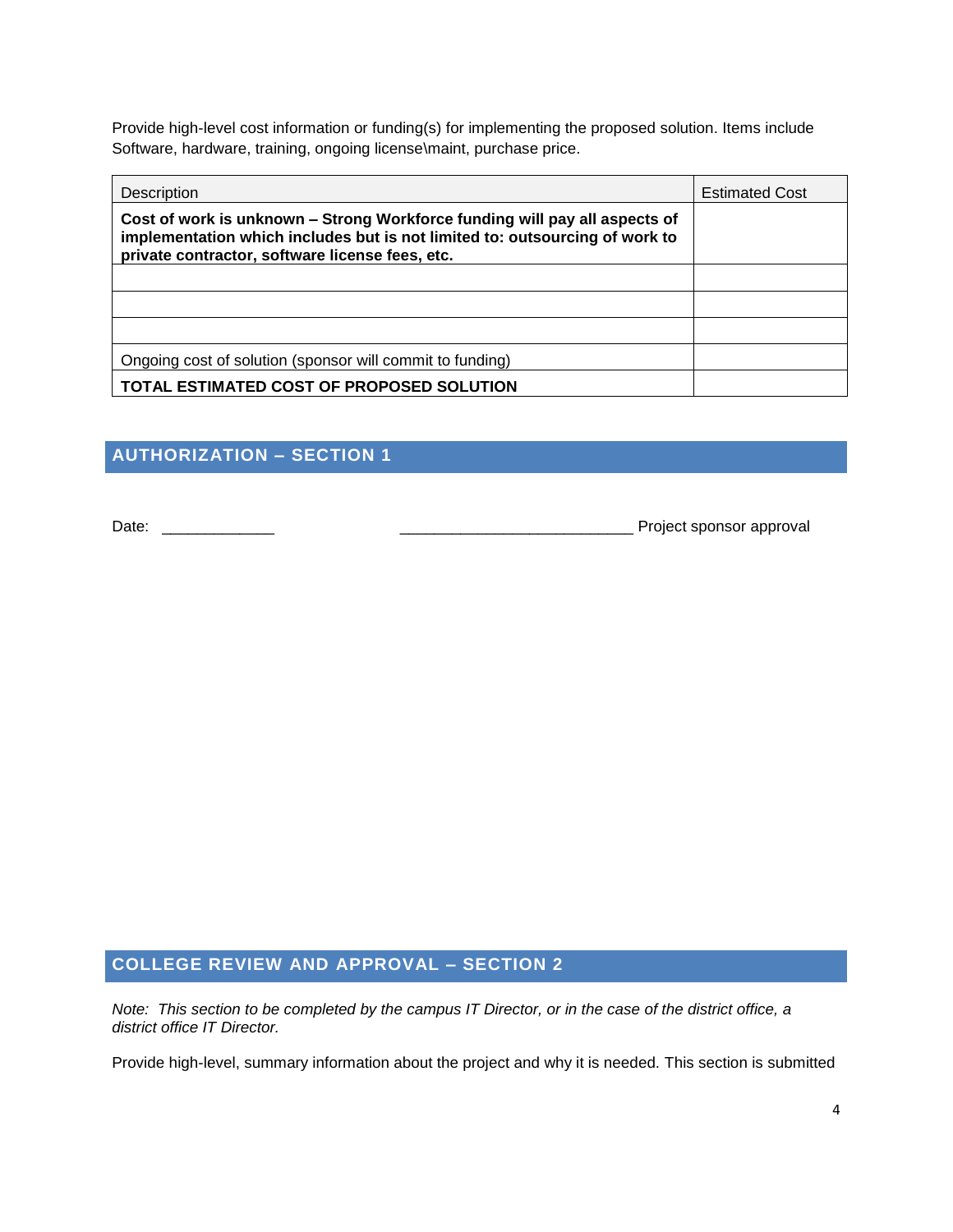to the college's technology committee and approved locally before submission to the district wide committee.

If it is determined it can be done locally no further submission into the district wide process is required and the college will proceed as needed.

The following are areas that need to be reviewed and verified prior to further submission into the process. Several of these sections will help indicate if District Office resources are needed.

 $\Box$  SSO (Single Sign-on) – Will staff need to have access to the system (internal\external to the district).

□Data integration-- What other systems will this solutions' data need to access - both internal\external to the district.

 $\Box$ New application – Is this a new application in the district

 $\square$  Security – Data\access security analysis

 $\Box$ Legal – Contracting language, FERPA, HIPPA, etc.

 $\Box$ Accessibility – ADA, 508 compliance

#### ESTIMATED TOTAL COST OF OWNERSHIP

This section will share how this product will be supported for the duration of the life cycle until it is discontinued. Key parts will include:

 $\Box$ Ongoing funding source – This is GUI, RP, grant, etc.

 $\Box$ Staff support – how will this be supported for ongoing maintenance of the solution

If this is a grant funded project the college will provide the resources to support this system once the grant funding has ended.

## **AUTHORIZATION – SECTION 2**

Date: \_\_\_\_\_\_\_\_\_\_\_\_\_ \_\_\_\_\_\_\_\_\_\_\_\_\_\_\_\_\_\_\_\_\_\_\_\_\_\_\_ IT Committee Faculty Co-chair Date: \_\_\_\_\_\_\_\_\_\_\_\_\_ \_\_\_\_\_\_\_\_\_\_\_\_\_\_\_\_\_\_\_\_\_\_\_\_\_\_\_ College IT Director approval

**COMMITTEE REVIEW – SECTION 3**